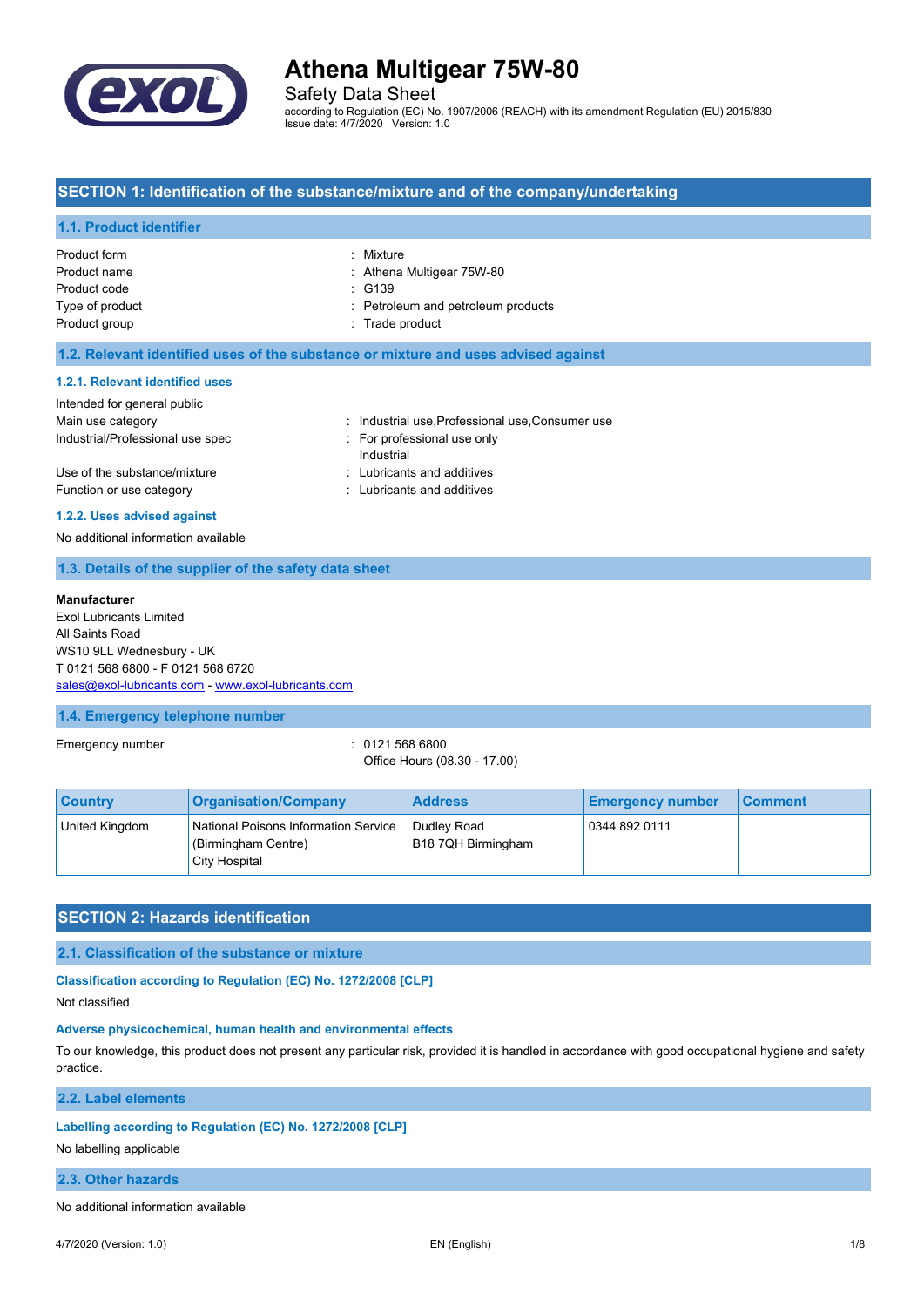Safety Data Sheet

according to Regulation (EC) No. 1907/2006 (REACH) with its amendment Regulation (EU) 2015/830

### **SECTION 3: Composition/information on ingredients**

#### **3.1. Substances**

### Not applicable

## **3.2. Mixtures**

| <b>Name</b>                                                                                     | <b>Product identifier</b>                                                                                | $\frac{9}{6}$  | <b>Classification according to</b><br><b>Regulation (EC) No.</b><br>1272/2008 [CLP]                                                                                                                     |
|-------------------------------------------------------------------------------------------------|----------------------------------------------------------------------------------------------------------|----------------|---------------------------------------------------------------------------------------------------------------------------------------------------------------------------------------------------------|
| Baseoil - Unspecified - Lubricating Oils (Petroleum),<br>C20-50, Hydrotreated Neutral Oil-Based | (CAS-No.) 72623-87-1<br>(EC-No.) 276-738-4<br>(EC Index-No.) 649-483-00-5<br>(REACH-no) 01-2119474889-13 | $\geq 50 - 60$ | Asp. Tox. 1, H304                                                                                                                                                                                       |
| Baseoil - Unspecified - Distillates (Petroleum),<br>Hydrotreated Heavy Paraffinic               | (CAS-No.) 64742-54-7<br>(EC-No.) 265-157-1<br>(EC Index-No.) 649-467-00-8<br>(REACH-no) 01-2119484627-25 | $\geq 30 - 40$ | Asp. Tox. 1, H304                                                                                                                                                                                       |
| ETHYL ACRYLATE<br>substance with a Community workplace exposure limit                           | (CAS-No.) 140-88-5<br>(EC-No.) 205-438-8<br>(EC Index-No.) 607-032-00-X                                  | < 0.25         | Flam. Liq. 2, H225<br>Acute Tox. 4 (Inhalation), H332<br>Acute Tox. 4 (Dermal), H312<br>Acute Tox. 4 (Oral), H302<br>Eye Irrit. 2, H319<br>STOT SE 3, H335<br>Skin Irrit. 2, H315<br>Skin Sens. 1, H317 |

| <b>Specific concentration limits:</b> |                                                                           |                                                                                                                 |
|---------------------------------------|---------------------------------------------------------------------------|-----------------------------------------------------------------------------------------------------------------|
| l Name                                | <b>Product identifier</b>                                                 | <b>Specific concentration limits</b>                                                                            |
| ETHYL ACRYLATE                        | ' (CAS-No.) 140-88-5<br>(EC-No.) 205-438-8<br>(EC Index-No.) 607-032-00-X | $(5 ≤ C < 100)$ Skin Irrit. 2, H315<br>$(5 ≤ C < 100)$ Eye Irrit. 2, H319<br>$(5 \leq C < 100)$ STOT SE 3, H335 |

Full text of H-statements: see section 16

# **SECTION 4: First aid measures**

| 4.1. Description of first aid measures |                                                                  |
|----------------------------------------|------------------------------------------------------------------|
| First-aid measures after inhalation    | : Remove person to fresh air and keep comfortable for breathing. |
| First-aid measures after skin contact  | Wash skin with plenty of water.                                  |
| First-aid measures after eye contact   | : Rinse eyes with water as a precaution.                         |
| First-aid measures after ingestion     | : Call a poison center or a doctor if you feel unwell.           |

**4.2. Most important symptoms and effects, both acute and delayed**

No additional information available

**4.3. Indication of any immediate medical attention and special treatment needed**

Treat symptomatically.

| <b>SECTION 5: Firefighting measures</b> |                                                  |
|-----------------------------------------|--------------------------------------------------|
| 5.1. Extinguishing media                |                                                  |
| Suitable extinguishing media            | : Water spray. Dry powder. Foam. Carbon dioxide. |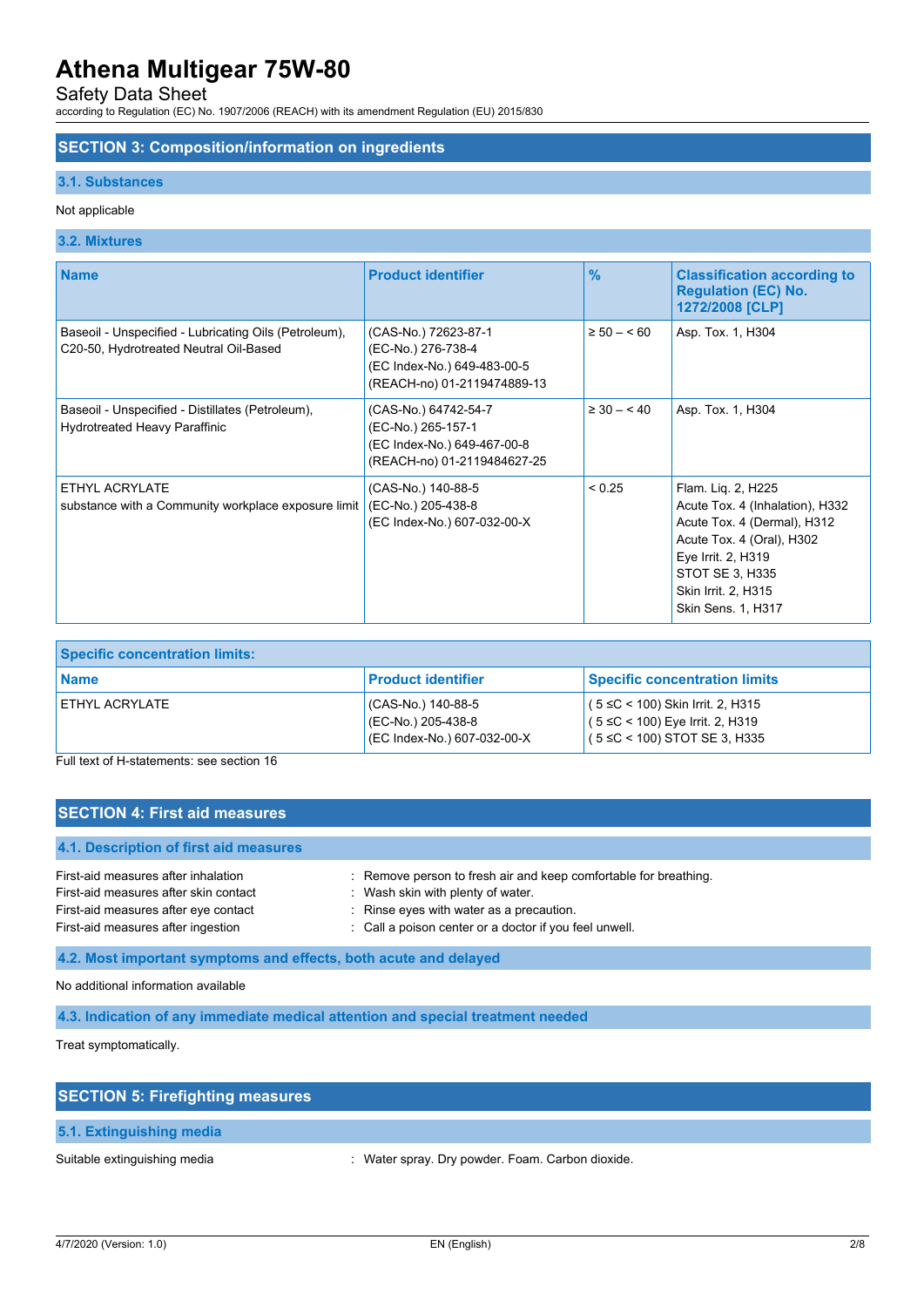Safety Data Sheet

according to Regulation (EC) No. 1907/2006 (REACH) with its amendment Regulation (EU) 2015/830

| 5.2. Special hazards arising from the substance or mixture |                                                                                                                                             |
|------------------------------------------------------------|---------------------------------------------------------------------------------------------------------------------------------------------|
| Hazardous decomposition products in case of fire           | : Toxic fumes may be released.                                                                                                              |
| 5.3. Advice for firefighters                               |                                                                                                                                             |
| Protection during firefighting                             | : Do not attempt to take action without suitable protective equipment. Self-contained<br>breathing apparatus. Complete protective clothing. |

| <b>SECTION 6: Accidental release measures</b>                            |                                                                                                                                                                |  |
|--------------------------------------------------------------------------|----------------------------------------------------------------------------------------------------------------------------------------------------------------|--|
| 6.1. Personal precautions, protective equipment and emergency procedures |                                                                                                                                                                |  |
| 6.1.1. For non-emergency personnel<br>Emergency procedures               | : Ventilate spillage area.                                                                                                                                     |  |
| 6.1.2. For emergency responders<br>Protective equipment                  | : Do not attempt to take action without suitable protective equipment. For further information<br>refer to section 8: "Exposure controls/personal protection". |  |
| <b>6.2. Environmental precautions</b>                                    |                                                                                                                                                                |  |
| Avoid release to the environment.                                        |                                                                                                                                                                |  |
| 6.3. Methods and material for containment and cleaning up                |                                                                                                                                                                |  |
| Methods for cleaning up<br>Other information                             | Take up liquid spill into absorbent material.<br>: Dispose of materials or solid residues at an authorized site.                                               |  |
| 6.4. Reference to other sections                                         |                                                                                                                                                                |  |

For further information refer to section 13.

| <b>SECTION 7: Handling and storage</b>                            |                                                                                                                                                                                            |
|-------------------------------------------------------------------|--------------------------------------------------------------------------------------------------------------------------------------------------------------------------------------------|
| 7.1. Precautions for safe handling                                |                                                                                                                                                                                            |
| Precautions for safe handling<br>Hygiene measures                 | Ensure good ventilation of the work station. Wear personal protective equipment.<br>: Do not eat, drink or smoke when using this product. Always wash hands after handling the<br>product. |
| 7.2. Conditions for safe storage, including any incompatibilities |                                                                                                                                                                                            |
| Storage conditions                                                | : Store in a well-ventilated place. Keep cool.                                                                                                                                             |

**7.3. Specific end use(s)**

No additional information available

# **SECTION 8: Exposure controls/personal protection**

### **8.1. Control parameters**

| ETHYL ACRYLATE (140-88-5)                |               |  |
|------------------------------------------|---------------|--|
| <b>EU - Occupational Exposure Limits</b> |               |  |
| Local name                               | Ethylacrylate |  |
| IOELV TWA (mg/m <sup>3</sup> )           | 21 mg/ $m3$   |  |
| IOELV TWA (ppm)                          | 5 ppm         |  |
| IOELV STEL (mg/m <sup>3</sup> )          | 42 mg/ $m3$   |  |
| IOELV STEL (ppm)                         | $10$ ppm      |  |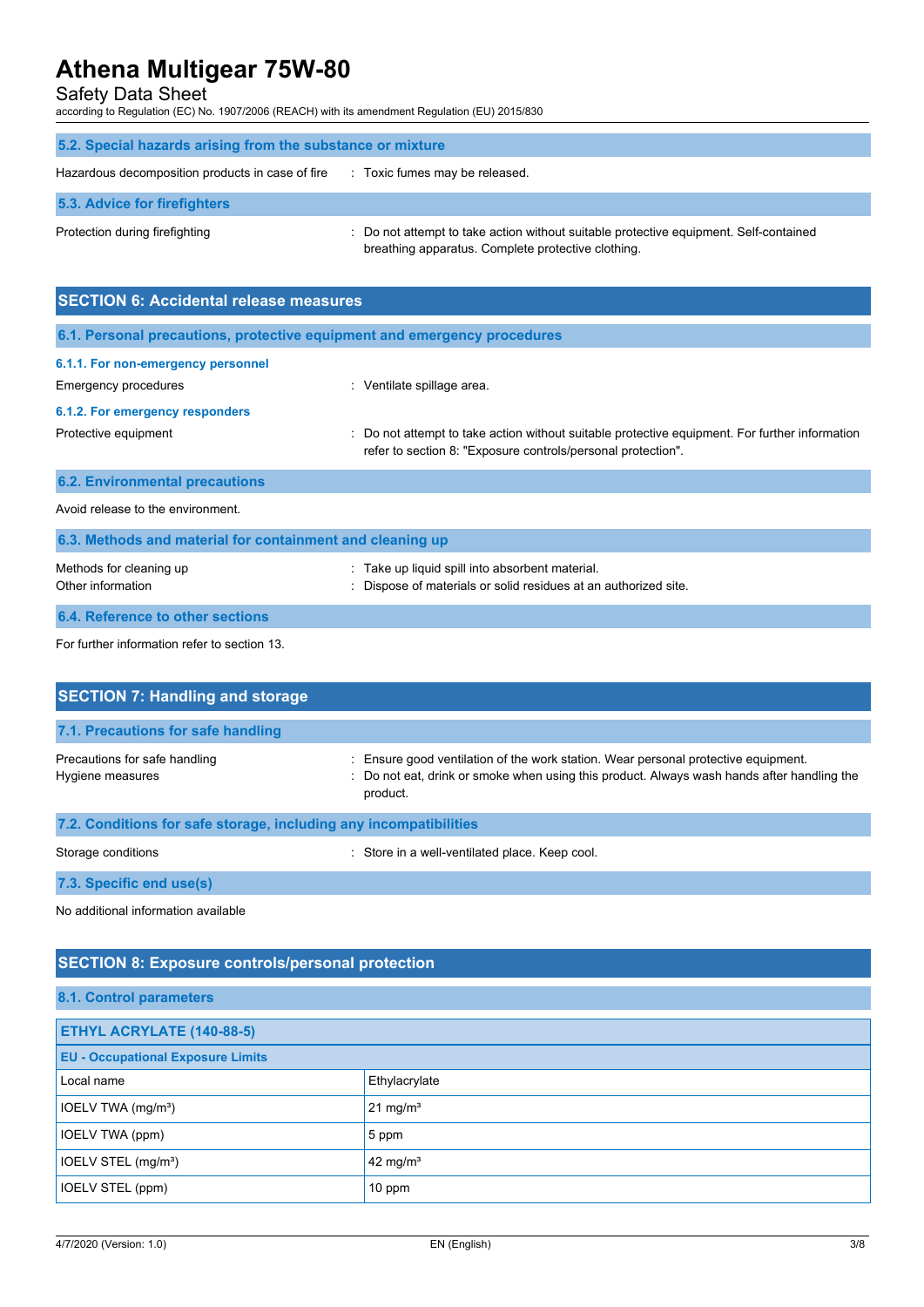# Safety Data Sheet

according to Regulation (EC) No. 1907/2006 (REACH) with its amendment Regulation (EU) 2015/830

| Regulatory reference                                 | COMMISSION DIRECTIVE 2009/161/EU      |
|------------------------------------------------------|---------------------------------------|
| <b>United Kingdom - Occupational Exposure Limits</b> |                                       |
| Local name                                           | Ethyl acrylate                        |
| WEL TWA (mg/m <sup>3</sup> )                         | $21 \text{ mg/m}^3$                   |
| WEL TWA (ppm)                                        | 5 ppm                                 |
| WEL STEL (mg/m <sup>3</sup> )                        | 42 mg/m <sup>3</sup>                  |
| WEL STEL (OEL STEL) [ppm]                            | 10 ppm                                |
| Regulatory reference                                 | EH40/2005 (Fourth edition, 2020). HSE |

**8.2. Exposure controls**

#### **Appropriate engineering controls:**

Ensure good ventilation of the work station.

| Hand protection:  |  |
|-------------------|--|
| Protective gloves |  |
|                   |  |
| Eye protection:   |  |

Safety glasses

### **Skin and body protection:**

Wear suitable protective clothing

#### **Respiratory protection:**

In case of insufficient ventilation, wear suitable respiratory equipment

#### **Personal protective equipment symbol(s):**



#### **Environmental exposure controls:**

Avoid release to the environment.

## **SECTION 9: Physical and chemical properties**

## **9.1. Information on basic physical and chemical properties**

| Physical state                             | : Liquid                |
|--------------------------------------------|-------------------------|
| Colour                                     | : Yellow.               |
| Odour                                      | : Characteristic odour. |
| Odour threshold                            | : No data available     |
| рH                                         | $:$ No data available   |
| Relative evaporation rate (butylacetate=1) | $:$ No data available   |
| Melting point                              | $: 45 \degree$ C        |
| Freezing point                             | : No data available     |
| Boiling point                              | : No data available     |
| Flash point                                | : 220 °C                |
| Auto-ignition temperature                  | : No data available     |
| Decomposition temperature                  | : No data available     |
| Flammability (solid, gas)                  | Not applicable          |
| Vapour pressure                            | : No data available     |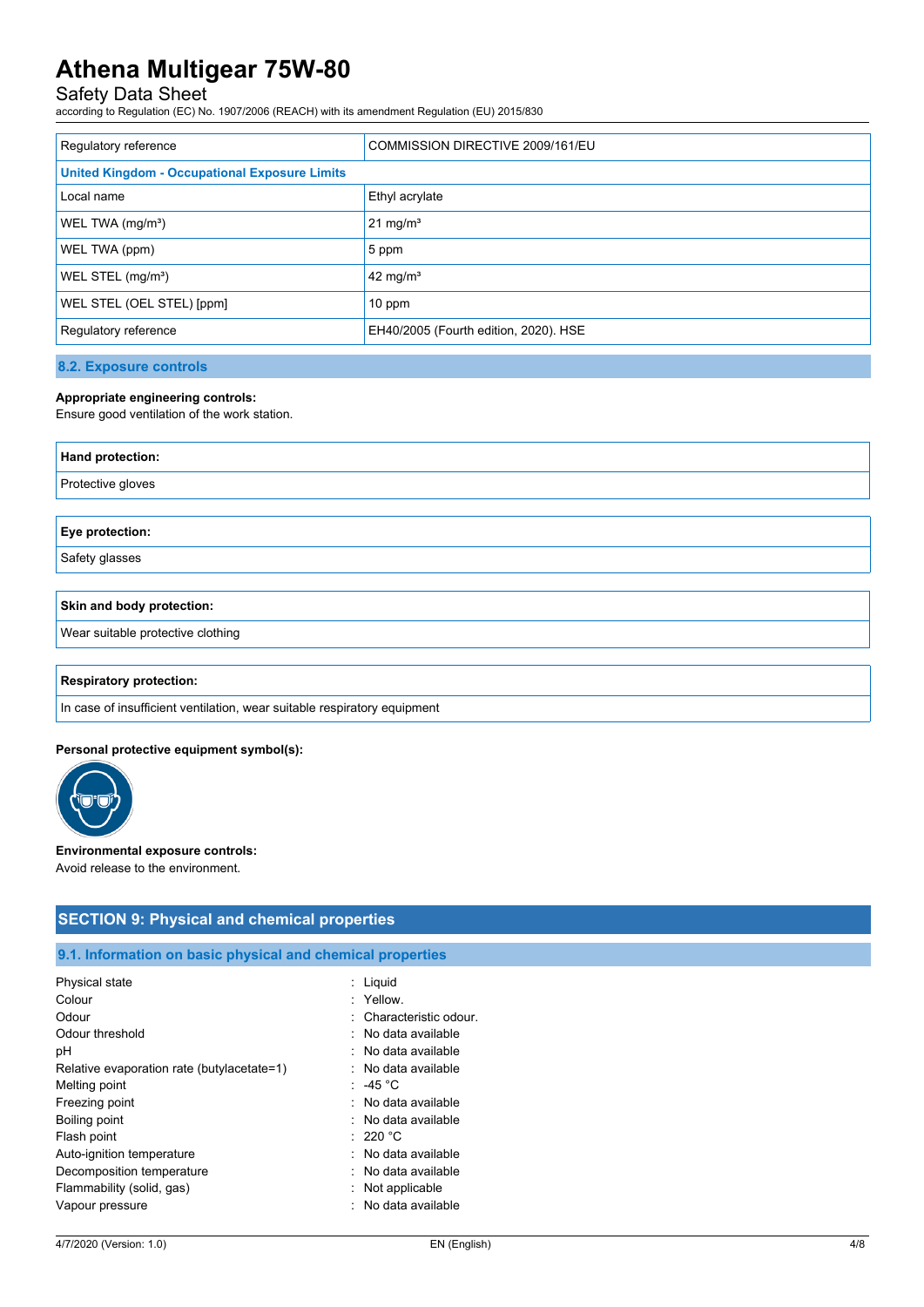# Safety Data Sheet

according to Regulation (EC) No. 1907/2006 (REACH) with its amendment Regulation (EU) 2015/830

| Relative vapour density at 20 °C                | : No data available                |
|-------------------------------------------------|------------------------------------|
| Relative density                                | $: 0.875 @ 20$ deg C               |
| Solubility                                      | insoluble in water.                |
| Partition coefficient n-octanol/water (Log Pow) | : No data available                |
| Viscosity, kinematic                            | : 58 mm <sup>2</sup> /s @ 40 deg C |
| Viscosity, dynamic                              | : No data available                |
| <b>Explosive properties</b>                     | : No data available                |
| Oxidising properties                            | : No data available                |
| <b>Explosive limits</b>                         | $\therefore$ No data available     |
|                                                 |                                    |

## **9.2. Other information**

No additional information available

## **SECTION 10: Stability and reactivity**

### **10.1. Reactivity**

The product is non-reactive under normal conditions of use, storage and transport.

#### **10.2. Chemical stability**

Stable under normal conditions.

**10.3. Possibility of hazardous reactions**

No dangerous reactions known under normal conditions of use.

**10.4. Conditions to avoid**

None under recommended storage and handling conditions (see section 7).

**10.5. Incompatible materials**

No additional information available

**10.6. Hazardous decomposition products**

Under normal conditions of storage and use, hazardous decomposition products should not be produced.

# **SECTION 11: Toxicological information**

#### **11.1. Information on toxicological effects**

| Acute toxicity (oral)<br>Acute toxicity (dermal)<br>Acute toxicity (inhalation)                                                              | $:$ Not classified<br>: Not classified<br>: Not classified                               |
|----------------------------------------------------------------------------------------------------------------------------------------------|------------------------------------------------------------------------------------------|
| Skin corrosion/irritation<br>Serious eye damage/irritation<br>Respiratory or skin sensitisation<br>Germ cell mutagenicity<br>Carcinogenicity | Not classified<br>Not classified<br>Not classified<br>Not classified<br>: Not classified |
| Reproductive toxicity                                                                                                                        | Not classified                                                                           |
| STOT-single exposure                                                                                                                         | : Not classified                                                                         |
| STOT-repeated exposure                                                                                                                       | : Not classified                                                                         |
| Aspiration hazard                                                                                                                            | : Not classified                                                                         |
| Athona Multigoar 75W-80                                                                                                                      |                                                                                          |

| <b>Athena Multigear 75W-80</b> |                                  |  |
|--------------------------------|----------------------------------|--|
| Viscosity, kinematic           | 58 mm <sup>2</sup> /s @ 40 deg C |  |
|                                |                                  |  |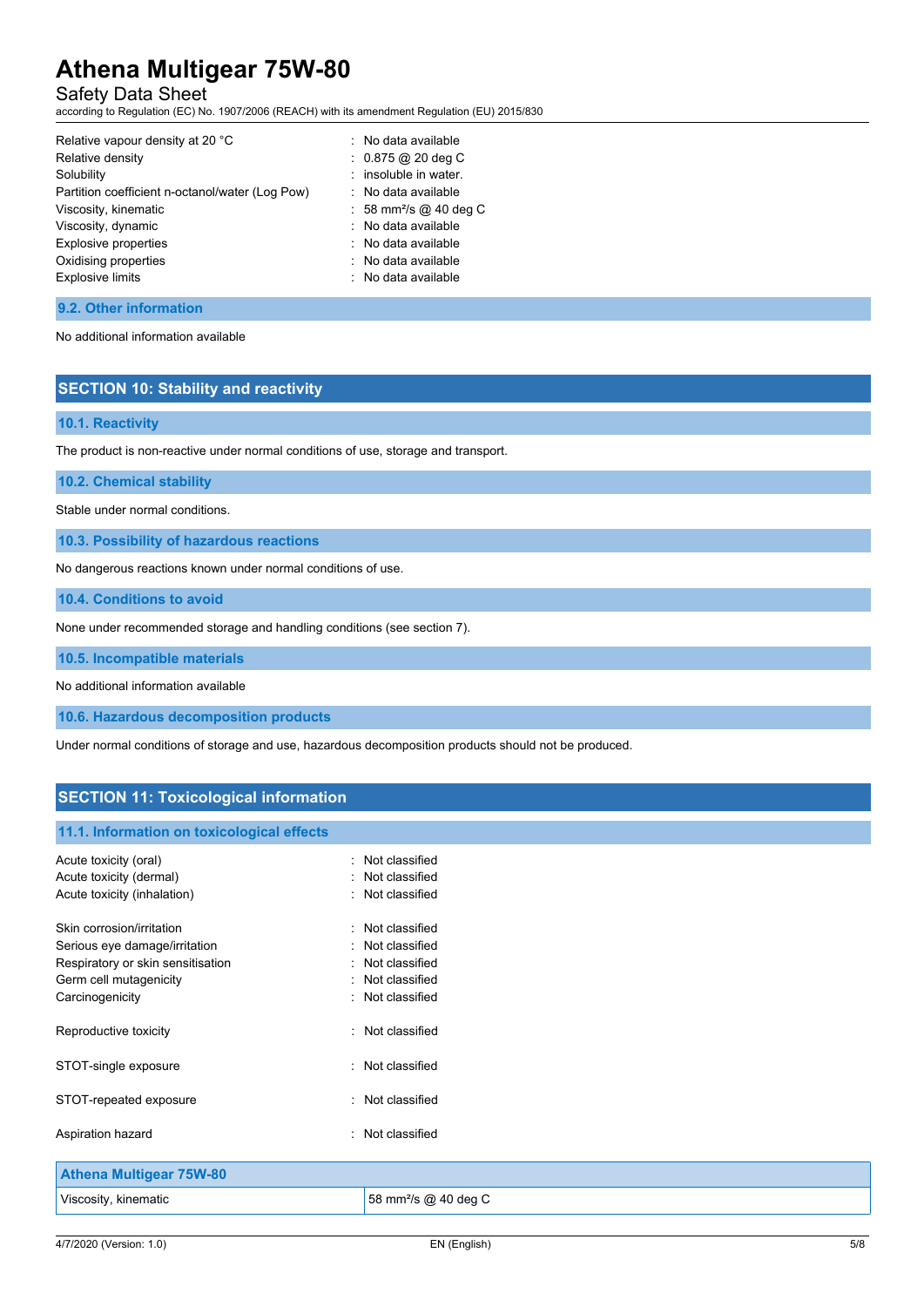Safety Data Sheet

according to Regulation (EC) No. 1907/2006 (REACH) with its amendment Regulation (EU) 2015/830

| <b>SECTION 12: Ecological information</b>                                                                                                                                  |                                                                                                                                                                  |
|----------------------------------------------------------------------------------------------------------------------------------------------------------------------------|------------------------------------------------------------------------------------------------------------------------------------------------------------------|
| 12.1. Toxicity                                                                                                                                                             |                                                                                                                                                                  |
| Ecology - general<br>Hazardous to the aquatic environment, short-term<br>(acute)<br>Hazardous to the aquatic environment, long-term<br>(chronic)<br>Not rapidly degradable | The product is not considered harmful to aquatic organisms nor to cause long-term adverse<br>effects in the environment.<br>: Not classified<br>: Not classified |
| 12.2. Persistence and degradability                                                                                                                                        |                                                                                                                                                                  |
| No additional information available                                                                                                                                        |                                                                                                                                                                  |
| 12.3. Bioaccumulative potential                                                                                                                                            |                                                                                                                                                                  |
| No additional information available                                                                                                                                        |                                                                                                                                                                  |
| 12.4. Mobility in soil                                                                                                                                                     |                                                                                                                                                                  |
| No additional information available                                                                                                                                        |                                                                                                                                                                  |
| 12.5. Results of PBT and vPvB assessment                                                                                                                                   |                                                                                                                                                                  |
| No additional information available                                                                                                                                        |                                                                                                                                                                  |
| 12.6. Other adverse effects                                                                                                                                                |                                                                                                                                                                  |
| No additional information available                                                                                                                                        |                                                                                                                                                                  |

# **SECTION 13: Disposal considerations**

**13.1. Waste treatment methods**

Waste treatment methods : Dispose of contents/container in accordance with licensed collector's sorting instructions.

# **SECTION 14: Transport information**

| In accordance with ADR / RID / IMDG / IATA / ADN |                               |                |                |                |
|--------------------------------------------------|-------------------------------|----------------|----------------|----------------|
| <b>ADR</b>                                       | <b>IMDG</b>                   | <b>IATA</b>    | <b>ADN</b>     | <b>RID</b>     |
| 14.1. UN number                                  |                               |                |                |                |
| Not applicable                                   | Not applicable                | Not applicable | Not applicable | Not applicable |
|                                                  | 14.2. UN proper shipping name |                |                |                |
| Not applicable                                   | Not applicable                | Not applicable | Not applicable | Not applicable |
| 14.3. Transport hazard class(es)                 |                               |                |                |                |
| Not applicable                                   | Not applicable                | Not applicable | Not applicable | Not applicable |
| 14.4. Packing group                              |                               |                |                |                |
| Not applicable                                   | Not applicable                | Not applicable | Not applicable | Not applicable |
| 14.5. Environmental hazards                      |                               |                |                |                |
|                                                  | Not applicable                | Not applicable | Not applicable | Not applicable |
| No supplementary information available           |                               |                |                |                |

**14.6. Special precautions for user**

**Overland transport**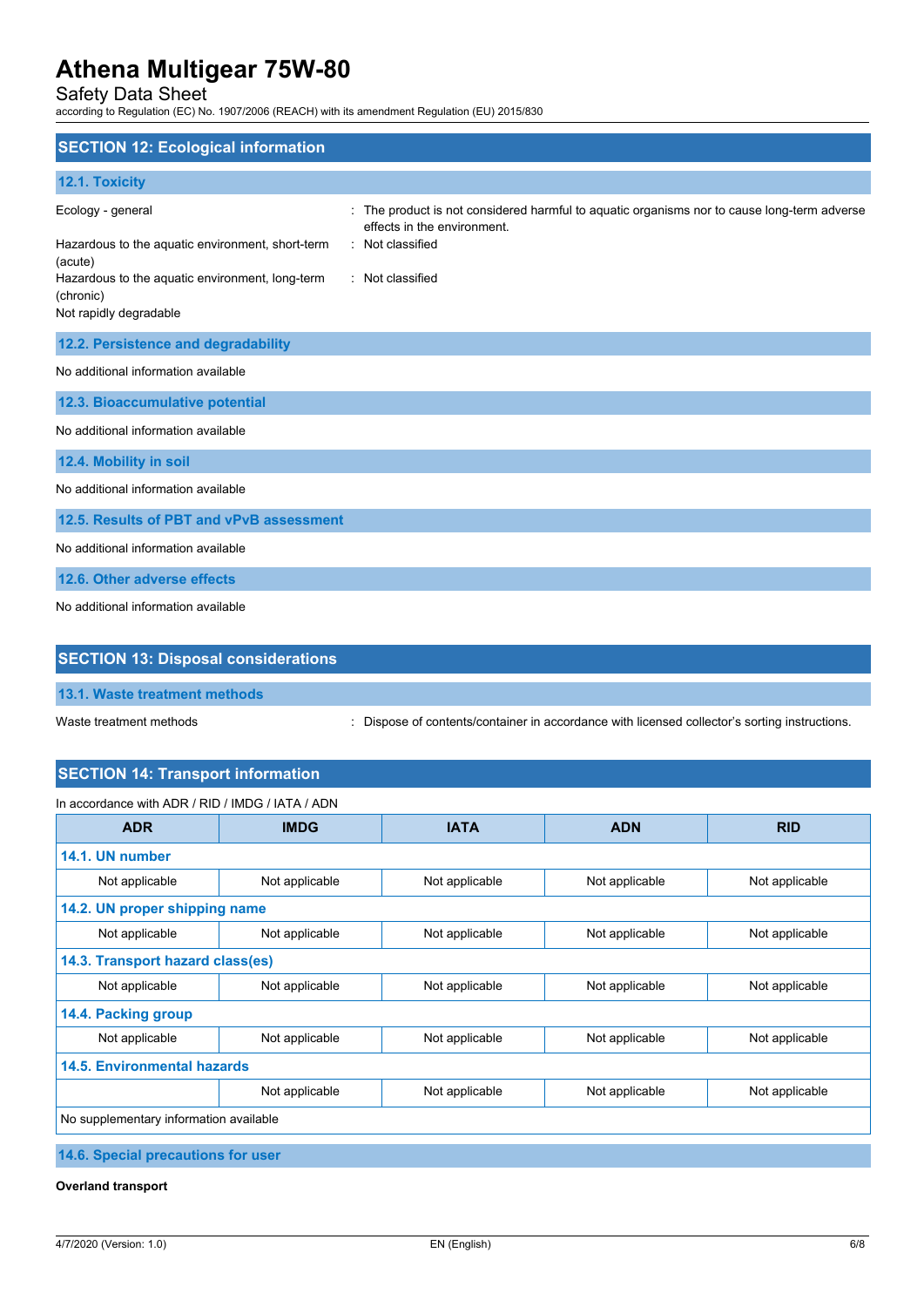Safety Data Sheet

according to Regulation (EC) No. 1907/2006 (REACH) with its amendment Regulation (EU) 2015/830

**Transport by sea** Not applicable **Air transport** Not applicable **Inland waterway transport** Not applicable **Rail transport**

Not applicable

**14.7. Transport in bulk according to Annex II of Marpol and the IBC Code**

Not applicable

# **SECTION 15: Regulatory information**

**15.1. Safety, health and environmental regulations/legislation specific for the substance or mixture**

#### **15.1.1. EU-Regulations**

Contains no REACH substances with Annex XVII restrictions

Contains no substance on the REACH candidate list

Contains no REACH Annex XIV substances

Contains no substance subject to Regulation (EU) No 649/2012 of the European Parliament and of the Council of 4 July 2012 concerning the export and import of hazardous chemicals.

Contains no substance subject to Regulation (EU) No 2019/1021 of the European Parliament and of the Council of 20 June 2019 on persistent organic pollutants

#### **15.1.2. National regulations**

No additional information available

**15.2. Chemical safety assessment**

No chemical safety assessment has been carried out

## **SECTION 16: Other information**

| Abbreviations and acronyms: |                                                                                                 |
|-----------------------------|-------------------------------------------------------------------------------------------------|
| <b>ADN</b>                  | European Agreement concerning the International Carriage of Dangerous Goods by Inland Waterways |
| <b>ADR</b>                  | European Agreement concerning the International Carriage of Dangerous Goods by Road             |
| ATE                         | <b>Acute Toxicity Estimate</b>                                                                  |
| <b>BLV</b>                  | Biological limit value                                                                          |
| CAS-No.                     | Chemical Abstract Service number                                                                |
| <b>CLP</b>                  | Classification Labelling Packaging Regulation; Regulation (EC) No 1272/2008                     |
| <b>DMEL</b>                 | Derived Minimal Effect level                                                                    |
| <b>DNEL</b>                 | Derived-No Effect Level                                                                         |
| <b>EC50</b>                 | Median effective concentration                                                                  |
| EC-No.                      | European Community number                                                                       |
| <b>EN</b>                   | European Standard                                                                               |
| <b>IATA</b>                 | International Air Transport Association                                                         |
| <b>IMDG</b>                 | International Maritime Dangerous Goods                                                          |
| <b>LC50</b>                 | Median lethal concentration                                                                     |
| LD50                        | Median lethal dose                                                                              |
| <b>LOAEL</b>                | Lowest Observed Adverse Effect Level                                                            |